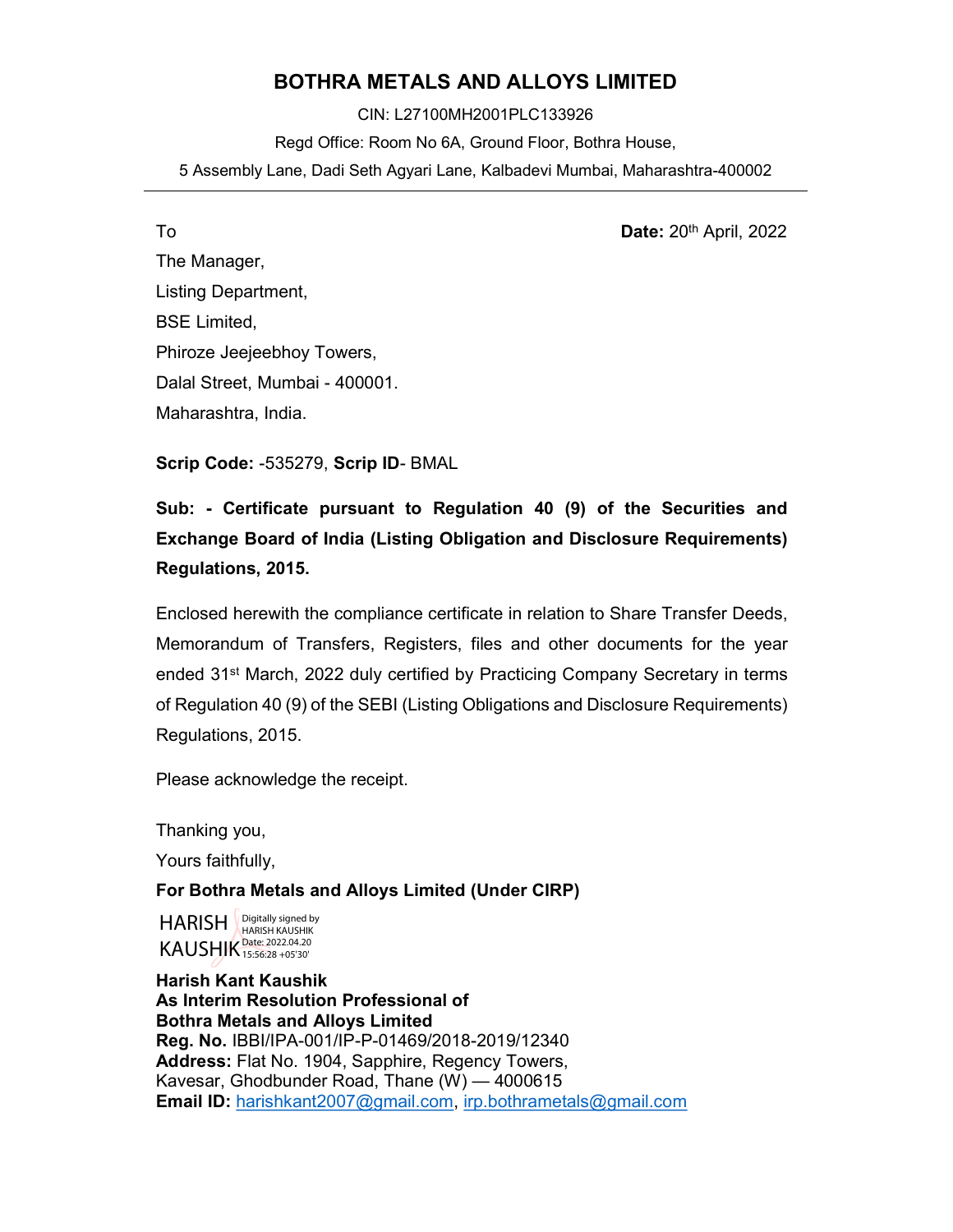## **Bothra Metals & Alloys Limited 40 (9)**

# **LINK** Intime

#### TRANSFER DETAILS FOR THE PERIOD FROM 01-04-2021TO 31-03-2022

| <b>RcptDate</b> | <b>InwNo</b> | <b>Seller Folio</b> | <b>Buver Folio</b> | <b>Buyer Name</b> | <b>No Of Shares</b> | Trans No.  | Appl_Date | <b>Despatch Date</b> | No Of Days |
|-----------------|--------------|---------------------|--------------------|-------------------|---------------------|------------|-----------|----------------------|------------|
| <b>NIL</b>      | <b>NIL</b>   | NIL                 | <b>NIL</b>         | <b>NIL</b>        | <b>NIL</b>          | <b>NIL</b> | NIL       | <b>NIL</b>           | <b>NIL</b> |